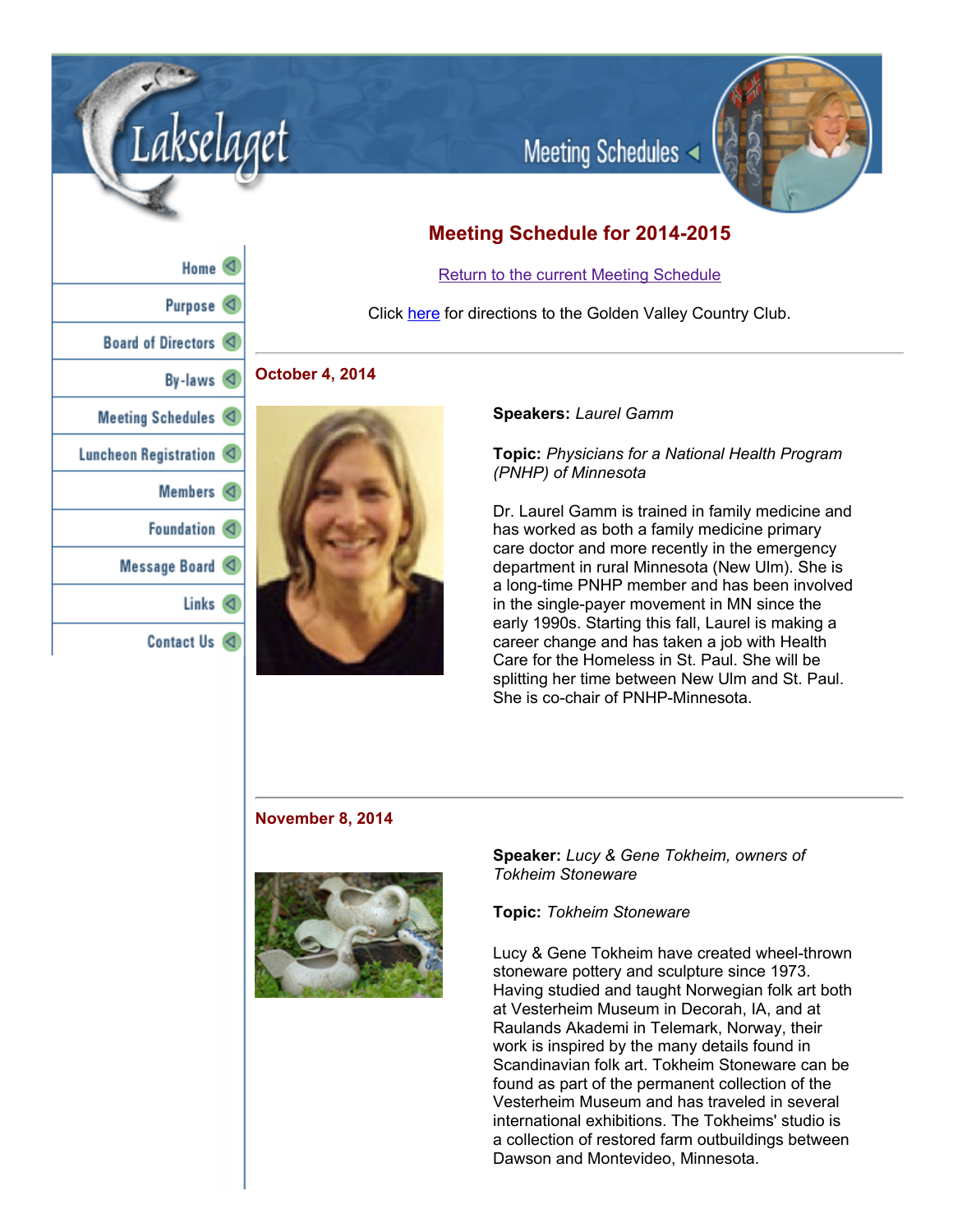## **December is our annual fundraising month. Please consider making a donation to our scholarship fund!**

**To make our December meeting more festive, consider wearing a bunad if you have one.**

## **December 6, 2014**



**Speaker:** *Lisa Peters, Author*

**Topic:** *Book: "Fractured Land: the price of inheriting oil"*

What does an environmentalist do when she realizes she will inherit mineral rights and royalties on fracked oil wells in North Dakota? How does she decide between financial security and living as a committed conservationist who wants to leave her grandchildren a healthy world? Lisa Westberg Peters is the author of many children's books, including several geology-related titles. Trained as a journalist, she now works as an academic writing tutor at Metropolitan State University in St. Paul.

Blog: http://lisawestbergpeters.com/blog2/

#### **January 3, 2015**



# **Speaker:** *Cheryl Grasmoen (Charter Member of Lakselaget)*

#### **Topic:** *The Modern Pilgrim*

Since 2007, our charter member, Cheryl Grasmoen, carrying only a 12-pound backpack, has walked nearly 1,000 miles in pilgrimages. This includes the famous Camino de Santiago de Compostela in Spain, leading to the legendary site of the resting place of the body of St. James, and the Via Francigena, over the Roman road to Rome.

Cheryl's presentation will focus on the modern pilgrim - Who is she? Why does she make pilgrimage? How does she do it? What strengthens and sustains her on this arduous journey? How do her pilgrimage and the people with whom she shares this journey shape her and change her?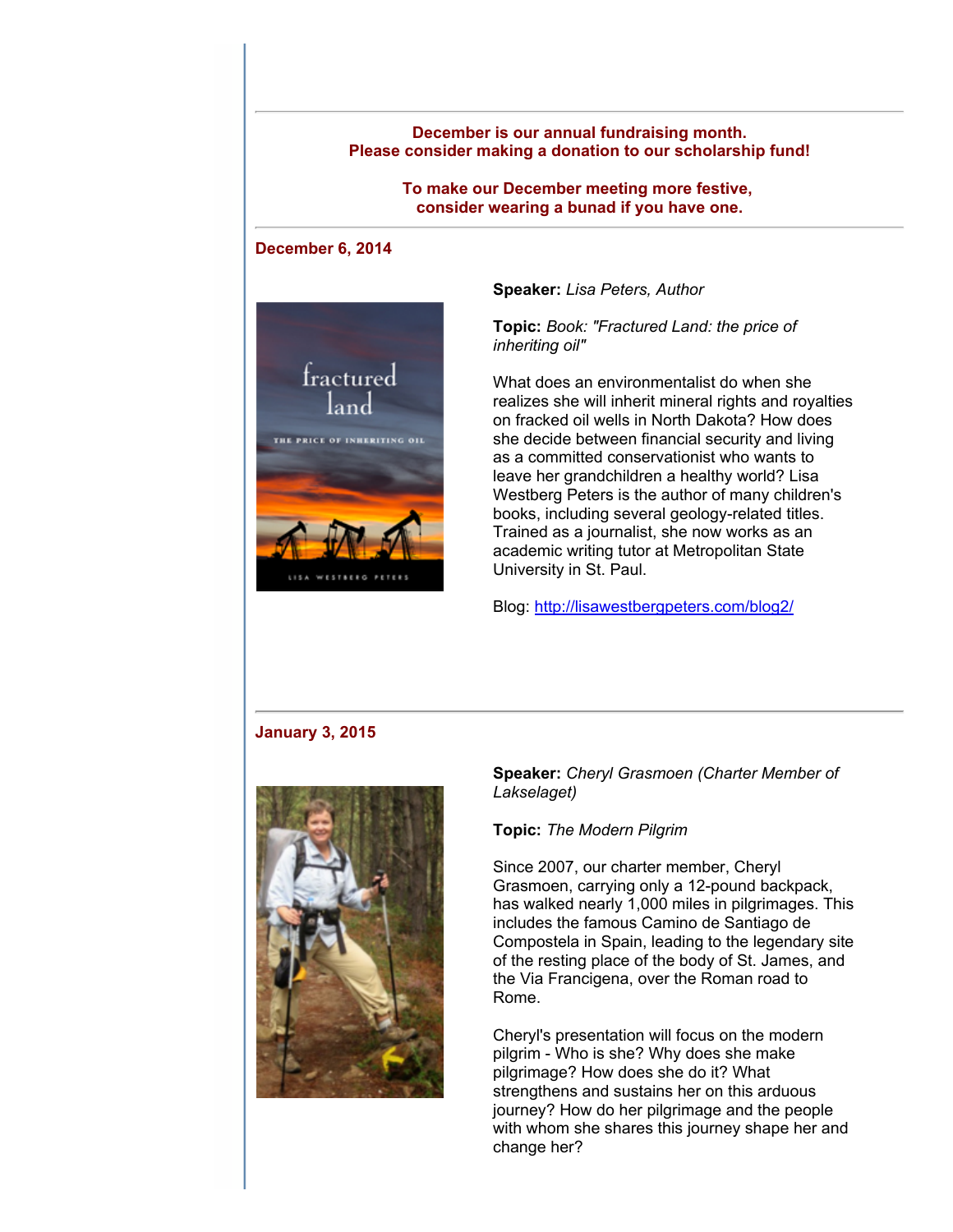As Cheryl transitions into retirement after a long career as a lawyer, she is spending more time on pilgrimage. She currently serves as President of the American Pilgrims on the Camino, a 1,600 member organization that supports past and future pilgrims and the infrastructure of the Camino in Europe. In addition to walking, Cheryl has also managed pilgrim hostels twice in Spain and has volunteered in the Pilgrim Office in Santiago de Compostela during two autumns.

#### **February 7, 2015**





#### **Speaker:** *Lawrence Moe*

**Topic:** *Carl Ben Eielson: The Norwegian-***American Lindbergh 1897-1929** 

Carl Ben Eielson: The flight that brought recognition and fame to this native North Dakotan was the first non-stop transpolar intercontinental flight from Alaska to Spitsbergen, Norway. He was a contemporary of some famous pilots, and he was known as the Father of the Bush Pilots.

Dr. Lawrence Moe is Professor of English and Associate Dean of the College of Arts and Sciences, and has a reputation of being an engaging presenter. He holds the PhD in English from the University of Minnesota, where he also earned the BA with summa cum laude honors in each of his two majors, English and philosophy. Dr. Moe's ancestors came from Norway, settling in northeastern ND.

# **March 7, 2015**

**Speakers:** *Bonnie Jean Flom, Founder of First Charter School Conversion in Minnesota, Public Educator/Retired Principal*

**Topic:** *Making School Relevant Through Project-Based Learning*

Bonnie Jean Flom has thirty-one years of experience as a public school teacher and principal in urban, suburban, and rural settings. She currently serves as a member of Prairie Creek Community School Board, as treasurer of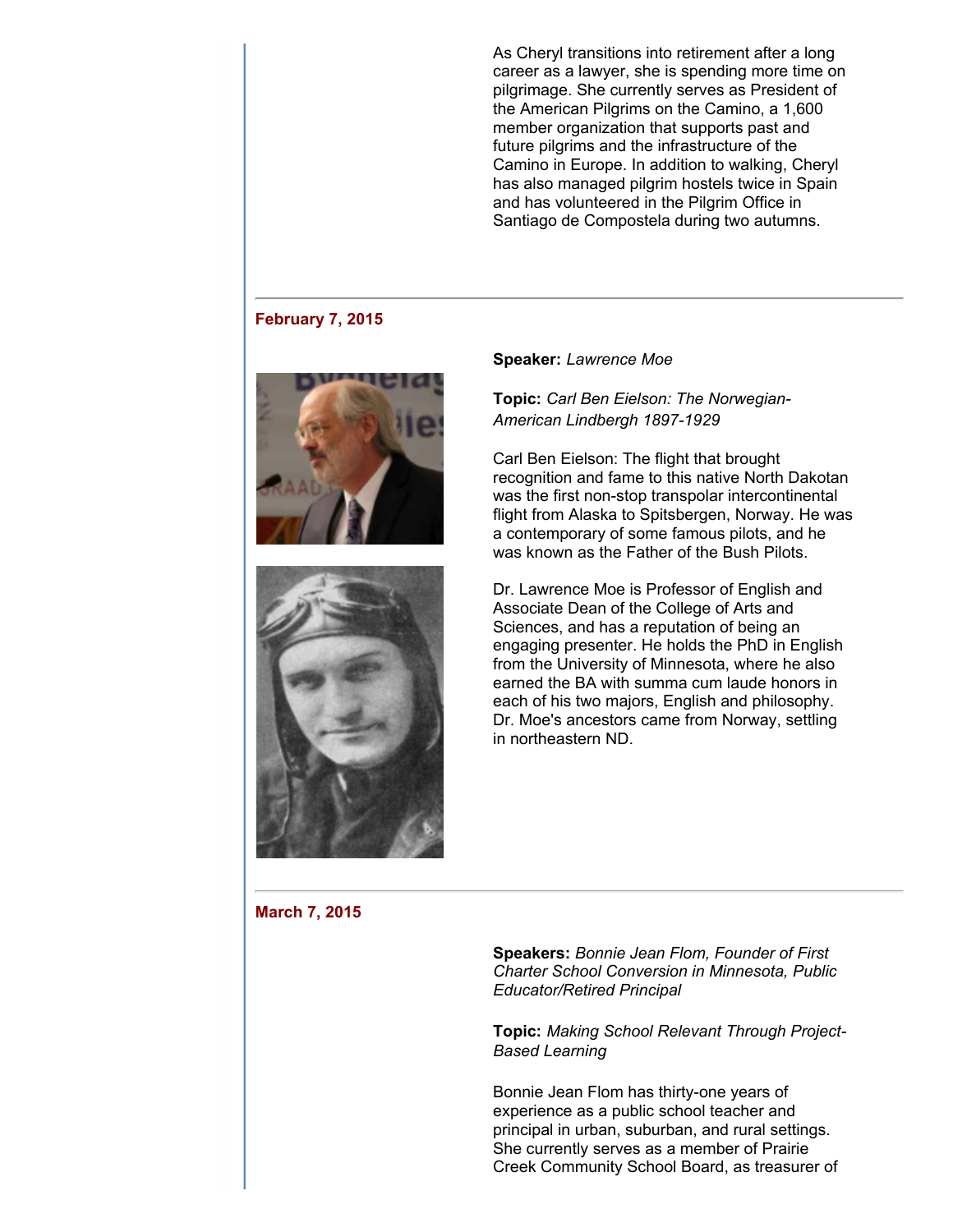

"Community Celebration of Place," and also as president of the League of Women Voters of Northfield/Cannon Falls.

Bonnie Jean Flom is a very active member of the community in Northfield. She recently served as the President of the League of Women's Voters (Northfield – Cannon falls chapter). Mrs. Flom is passionate about education and served as a teacher and principal for several years. She even helped found the first conversion charter school in Minnesota. Mrs. Flom is still involved with education and volunteers at her grandson's school every week.

# **April 4, 2015: Our month to invite the men in our lives!**



*Photo Credit: MNDOT*

**Speaker:** *Dennis Gimmestad, MNDOT Engineer (retired)*

**Topic:** *Bridging Continents, Bridging the River: NorwegianAmerican Engineers and the Mississippi in the Twin Cities*

The Mississippi River bridges in Minneapolis and St. Paul have long been icons of the Twin Cities. Many were the work of Norwegian immigrant engineers, who came to America with valuable skills for building the nation's infrastructure. Today, several of their bridges are being rehabilitated by state and local agencies for continuing transportation use.

Dennis Gimmestad is recently retired from the Cultural Resources Unit of the Minnesota Department of Transportation, and previously worked for the State Historic Preservation Office of the Minnesota Historical Society. He serves on the board of the Norwegian-American Historical Association in Northfield, MN.

# **May 2, 2015**



## **Speaker:** *Kari Berit Gustafson*

**Topic:** *Aging & Caregiving*

Kari Berit brings years of experience and a passion for the subject of aging and caregiving. Caregiving is a concern for 78 million Baby Boomers in the U.S., and the millions of adult caregivers around the globe. Through her radio program, book, speaking engagements and individual consulting, Kari gives gives simple,